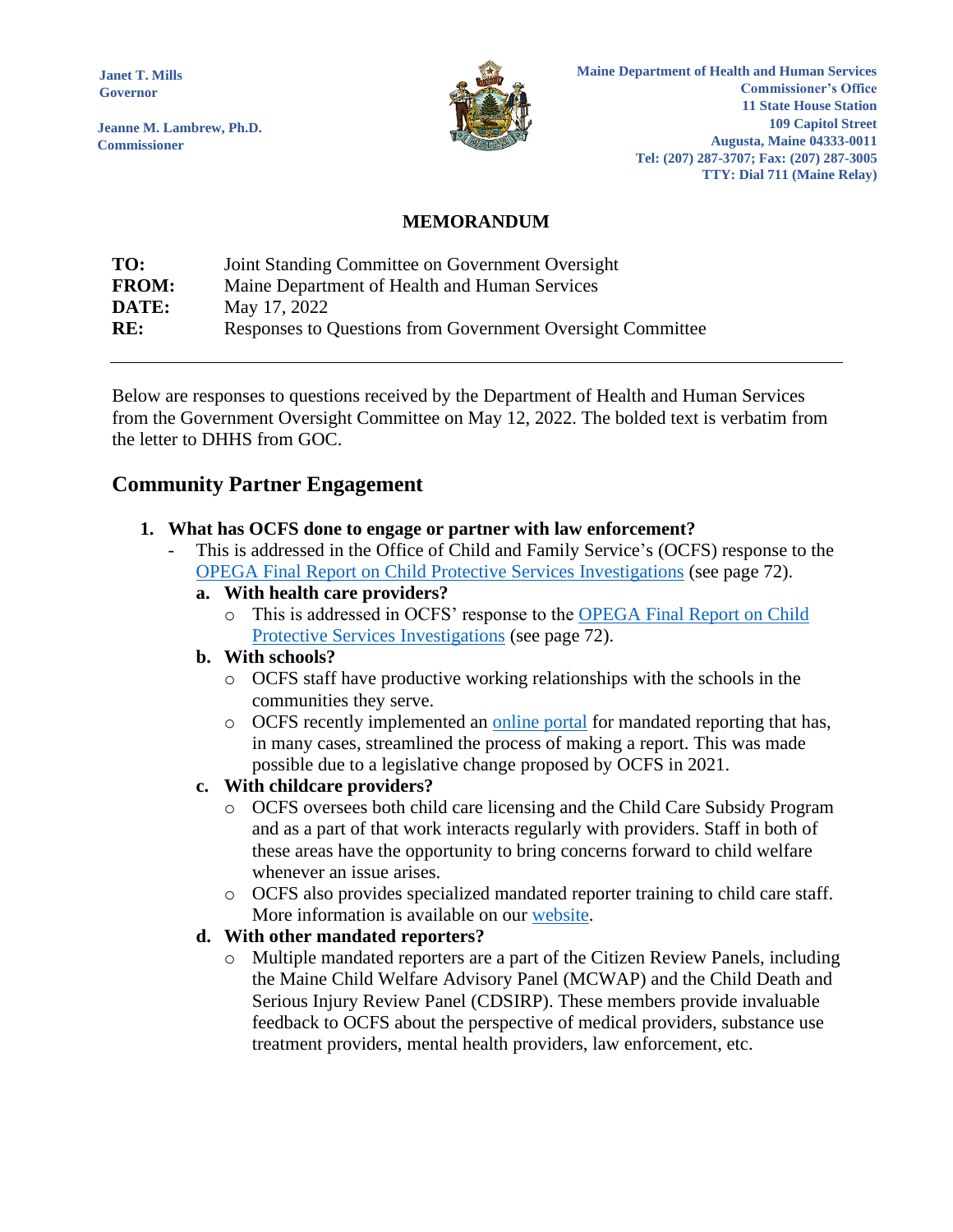- **2. What plans does OCFS have to improve relationships with these community institutions and to enhance communication?**
	- OCFS staff have productive working relationships with providers within the communities they serve. As an organization, OCFS is continuing to collaborate on system improvement efforts with the Maine Child Welfare Advocacy Network, the Child Welfare Ombudsman, Adoptive and Foster Families of Maine, and other organizations and groups of providers. OCFS staff are continuing efforts in the workgroups with providers and participate in all Citizen Review Panel groups (MCWAP, CDSIRP, Justice for Children Task Force).
	- OCFS would also note that in the first five months of 2022 OCFS has fielded over 200 constituent inquiries from families, mandated reporters, providers, etc. Each inquiry is assigned to the appropriate staff person for follow-up. This allows OCFS to hear about issues from individuals and work collaboratively to respond to their question or concern.
- **3. How is OCFS working to improve information sharing among the above community institutions to ensure that concerning behavior is brought to CPS's attention early?**
	- The [online portal f](https://www.maine.gov/tools/whatsnew/index.php?topic=DHS+Press+Releases&id=7420285&v=dhhs_article_2020)or reports of suspected abuse and/or neglect has been well received by providers and streamlines the process of making reports to the Department in many cases.
	- OCFS provides [mandated reporter training](https://www.maine.gov/dhhs/ocfs/provider-resources/reporting-suspected-child-abuse-and-neglect/mandated-reporter-information) for individuals and groups.
- **4. What can the Legislature do to assist in ensuring that this communication can occur in a time effective manner?**
	- OCFS is continuing to work with providers to identify barriers and, should any statutory changes be necessary, OCFS will put forth a bill in the next session.

## **Outcomes**

- **5. How is OCFS working to improve outcomes for children and families?**
	- Information on OCFS' system improvement initiatives, including implementation, is available in our [Child Welfare Annual Report.](https://www.maine.gov/dhhs/sites/maine.gov.dhhs/files/inline-files/2021%20Child%20Welfare%20Annual%20Report.pdf)
- **6. What is OCFS doing to improve internal systems to ensure that children are not being lost in the system or swept up in overwhelming caseloads?**
	- Workload does not dictate the efforts required of child welfare staff to ensure the safety and well-being of children and families. Staff are guided in their work by policies which are intended to assist them in assessing and analyzing child safety.
	- In early 2022, OCFS transitioned from the Maine Automated Child Welfare Information System (MACWIS), which was over 20 years old, to a new Comprehensive Child Welfare Information System, known as Katahdin. More information about Katahdin is available in the [Child Welfare Annual Report.](https://www.maine.gov/dhhs/sites/maine.gov.dhhs/files/inline-files/2021%20Child%20Welfare%20Annual%20Report.pdf)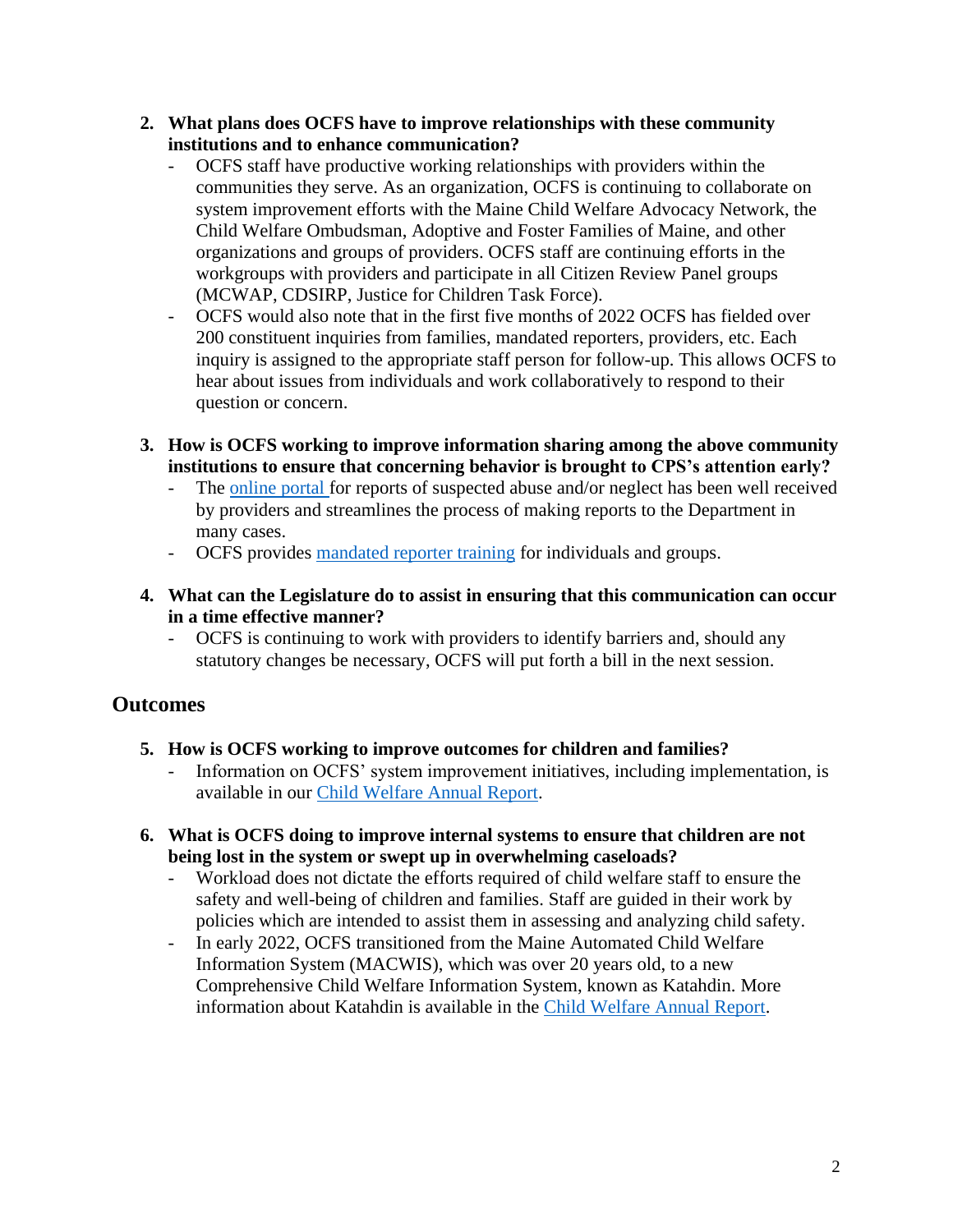- **7. What is OCFS doing to improve information sharing to make sure that caseworkers have all of the information that they need to ensure that children are safe and cared for?**
	- OCFS provided [guidance t](https://www.maine.gov/dhhs/sites/maine.gov.dhhs/files/inline-files/Guidance%20for%20Behavioral%20Health%20Providers%20FINAL.pdf?utm_medium=email&utm_source=govdelivery)o behavioral health providers earlier this year. This was shared with the Committee in April.
	- While OCFS is working to improve communication with providers, the information available to OCFS staff (particularly at the investigation phase) is highly dependent on the willingness of parents to participate in the investigation process and provide releases for child welfare staff to speak with providers. This was one of the Common Misconceptions outlined by OPEGA in their [Final Report on Child Protective](https://legislature.maine.gov/doc/8493)  [Services Investigations](https://legislature.maine.gov/doc/8493).
	- The supplemental budget included an initiative to hire parents to develop a parent mentorship program to work with families to encourage parents to constructively engage with the Department. This was one of the Common Misconceptions outlined by OPEGA in their [Final Report on Child Protective Services Investigations.](https://legislature.maine.gov/doc/8493)
		- **a. To ensure that caseworkers have the data necessary to decide whether reunification or foster placement is best for the child?**
			- o OCFS staff do not unilaterally decide whether to remove a child from parental custody (as outlined in the Common Misconceptions section of the OPEGA [Final Report on Child Protective Services Investigations\)](https://legislature.maine.gov/doc/8493), this requires a Court order. The same is true for decisions regarding reunification. Their recommendations are taken into consideration by supervisors and the court system. The implementation of the new child welfare information system, increase in access to background check information, and improvements in information sharing with other organizations and individuals are designed to provide such data.
		- **b. What factors are most relevant to making a determination of reunification or foster placement?**
			- o OCFS has several policies on removal and reunification, including "Child Protection Investigation Policy", "Petitioning for a Child Protection Order", "Concurrent Planning", "Trial Home Placements", and "Determination of need to Commence or Discontinue Reunification." OCFS policies are publicly available on the [OCFS website.](https://www.maine.gov/dhhs/ocfs/about-us/child-and-family-policy)
		- **c. Is there data that OCFS can provide to GOC regarding how these decisions are made and where children are placed and how those decisions impact child wellbeing?**
			- o Data on placement location is available in our [Child Welfare Annual Report](https://www.maine.gov/dhhs/sites/maine.gov.dhhs/files/inline-files/2021%20Child%20Welfare%20Annual%20Report.pdf)
			- o OCFS seeks to place children in state custody with relatives whenever possible and does so at a rate higher than the national average. Literature on child placement and its relationship to outcomes can be found on the U.S. Children's Bureau [website.](https://www.childwelfare.gov/topics/systemwide/youth/outcomes/research/)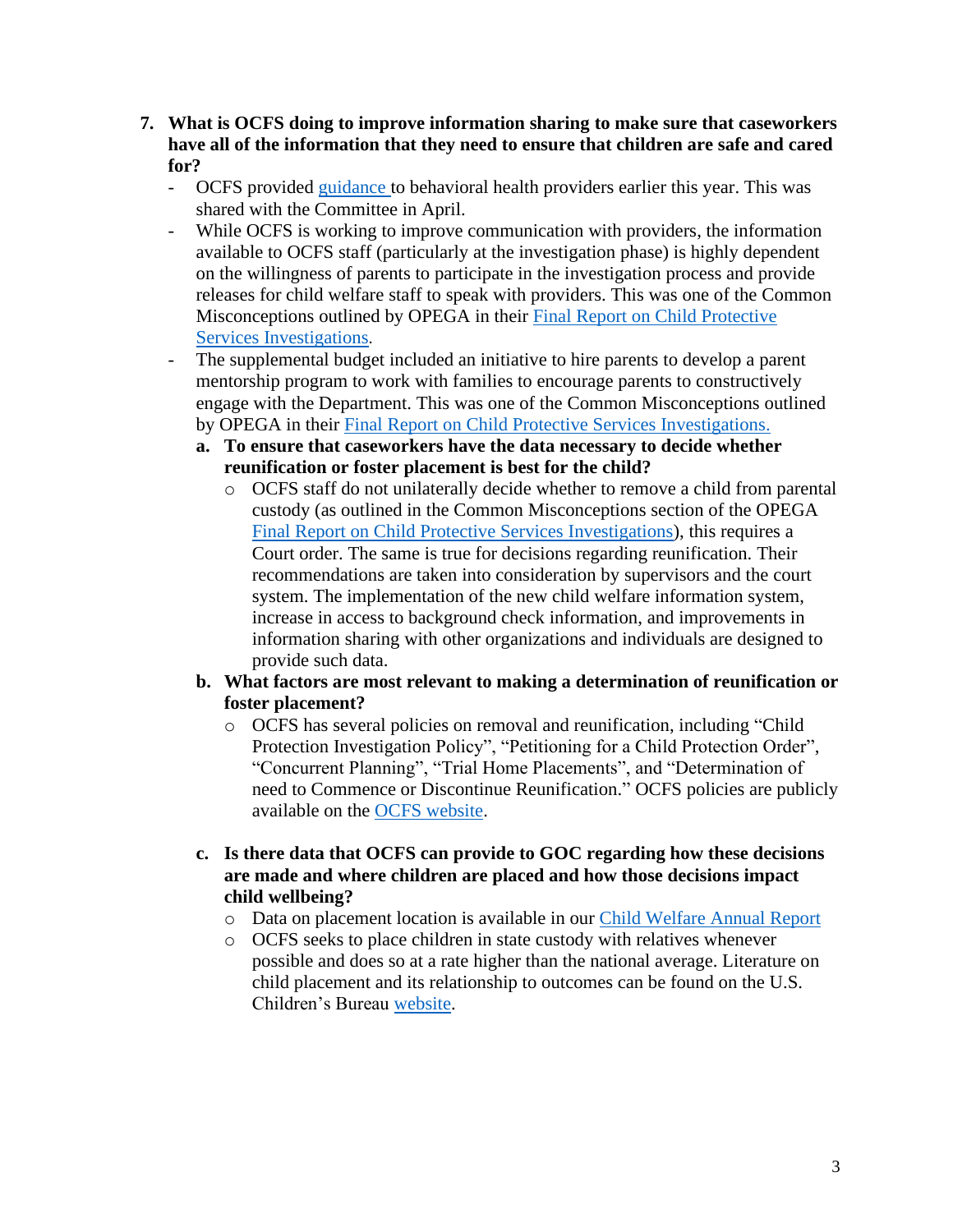- **8. An examination of the Child Fatalities list shows that most had past referrals for mental health and/or substance use services. How was it determined that the services were successful and therefore those children were returned to a safe home? Will there be any changes to how it is determined that a home is safe?**
	- It is critical to note that children who were previously in state custody are a very small minority of the children reflected in the child fatality data. In many cases, a family's history may predate the birth of a child or only involved investigations from several years in the past.
	- OCFS staff regularly partner with providers working with a family to assess the progress of parents in services meant to increase the safety of their children and allow those children to remain in their care (which is the case in an investigation) or return to their care (which is the situation in a service case).
	- OCFS utilizes SDM tools to assist in assessing risk, both in investigations and cases.
	- In a custody case, OCFS does not have the authority to return custody of the children to the parents, that is a decision made by the courts.
	- OCFS continues to partner with providers to find opportunities to improve communication and information sharing, where appropriate and allowed by confidentiality requirements, both amongst providers and between providers and the Department.
	- This month, all child welfare staff will participate in a new training entitled "Working with Families with Substance Use Disorders", which covers the impact of substance use and related disorders/addiction on family relationships and interventions, as well as identifying strategies child welfare staff can use with these families.

# **Internal Processes, Review and Oversight**

- **9. A working group was assembled to problem solve the issue that caseworkers have in getting medical records that are relevant to the cases that they are working. Is there an update on the status of this project?**
	- OCFS provided a [guidance document](https://www.maine.gov/dhhs/sites/maine.gov.dhhs/files/inline-files/Guidance%20for%20Behavioral%20Health%20Providers%20FINAL.pdf?utm_medium=email&utm_source=govdelivery) to behavioral health providers and the Committee earlier this year and continues to work with providers on additional avenues to ensure effective communication and collaboration.
	- The working group is also focused on working on information sharing between the medical profession and law enforcement as it relates to these cases.

## **10. What has been implemented from the recommendations from Casey Family Services?**

- All recommendations from the Casey Family Services/Collaborative Safety Review are either in process or have been implemented.
	- **a. Specifically, have new Safety Science hires been made?**
		- o Yes, OCFS has hired two full-time and one part-time Safety Science Analysts. This information is available on page 3 of the OCFS [organizational chart](https://www.maine.gov/dhhs/sites/maine.gov.dhhs/files/inline-files/May%202022%20CO%20Org%20Chart.pdf)
	- **b. If so, what has been their impact so far?**
		- o These staff have worked closely with Collaborative Safety to develop Maine's system for case reviews. With that work completed, they have started conducting monthly reviews of all child fatalities and serious injuries,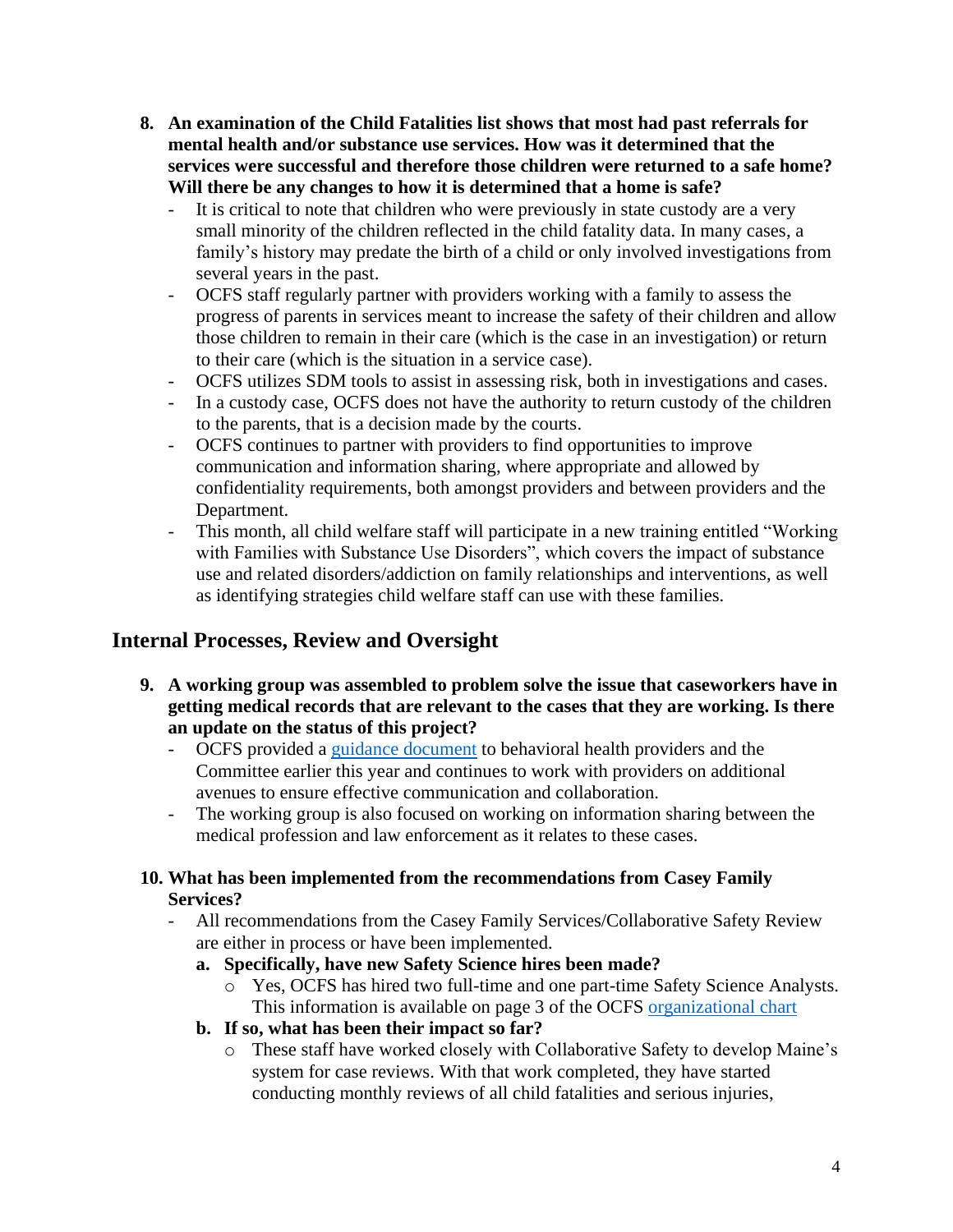convened multi-disciplinary team (MDT) meetings which include the Child Welfare Ombudsman and Dr. Amanda Brownell (Child Abuse Pediatrician) as well as other OCFS staff and conducted the first several in-depth reviews of selected cases for further analysis by the MDT. An assessment of its impact has not yet been conducted.

- **11. How is OCFS going to fix the communication between the caseworker, the caseworker's supervisor, the supervisor of the supervisor, and all the way up through till you get to Dr. Landry and Commissioner Lambrew?**
	- OCFS leadership has conducted town hall calls with staff on a regular basis since Dr. Landry joined in the Department in 2019. Before the pandemic these were held inperson and since the spring of 2020 they have been held virtually. During these meeting staff have the opportunity to hear updates directly from Dr. Landry, Associate Director Johnson, and others, as well as having the chance to ask questions and receive answers. Commissioner Lambrew has joined some of these town halls in all Districts. OCFS staff also have access to a virtual suggestion box where submissions go directly to OCFS leadership.
	- Within the Districts, office leadership works to foster relationships with staff at all levels and welcome feedback from staff.
	- Managers and leadership from all program areas, including the District Offices, CBHS, child care, etc., meet at least quarterly and managers often provide feedback from their staff in these forums.
	- Child Welfare convenes meetings monthly with representatives from the Caseworker Advisory Team and the Supervisory Advisory Team. Members represent all district offices and Child Protective Intake.

## **12. As OPEGA's reports from 2022 and 2018 highlight, there are serious deficiencies in caseworker supervisor oversight. What is OCFS doing to improve oversight of caseworker supervisors?**

- OCFS discussed efforts to provide additional support to supervisors in our annual [Workload Report.](https://www.maine.gov/dhhs/sites/maine.gov.dhhs/files/inline-files/2021%20OCFS%20Workload%20Report_1.pdf) OPEGA also discussed these efforts in the [Final Report on Child](https://legislature.maine.gov/doc/8493)  [Protective Services Investigations.](https://legislature.maine.gov/doc/8493)
- These efforts include work with Muskie under the Cooperative Agreement to develop a supervision framework that includes an updated Supervisor Academy training curriculum and additional guidance for supervisors meant to support their work as they navigate policy and practice expectations for themselves and the caseworkers they supervise. The supervision framework will also include core supervisory competencies, a supervision policy, and a toolkit with resources for supervisors. Work on this is expected to be completed in 2022.

### **13. What has OCFS done to ensure that caseworkers are protected when raising concerns about supervisors overriding concerns about child safety?**

- When caseworkers have concerns, leadership both within their District and at the central office level are eager to hear about them and address them as needed. At the same time, we recognize that different individuals have different comfort levels when it comes to risks related to child safety. That is why OCFS emphasizes the use of the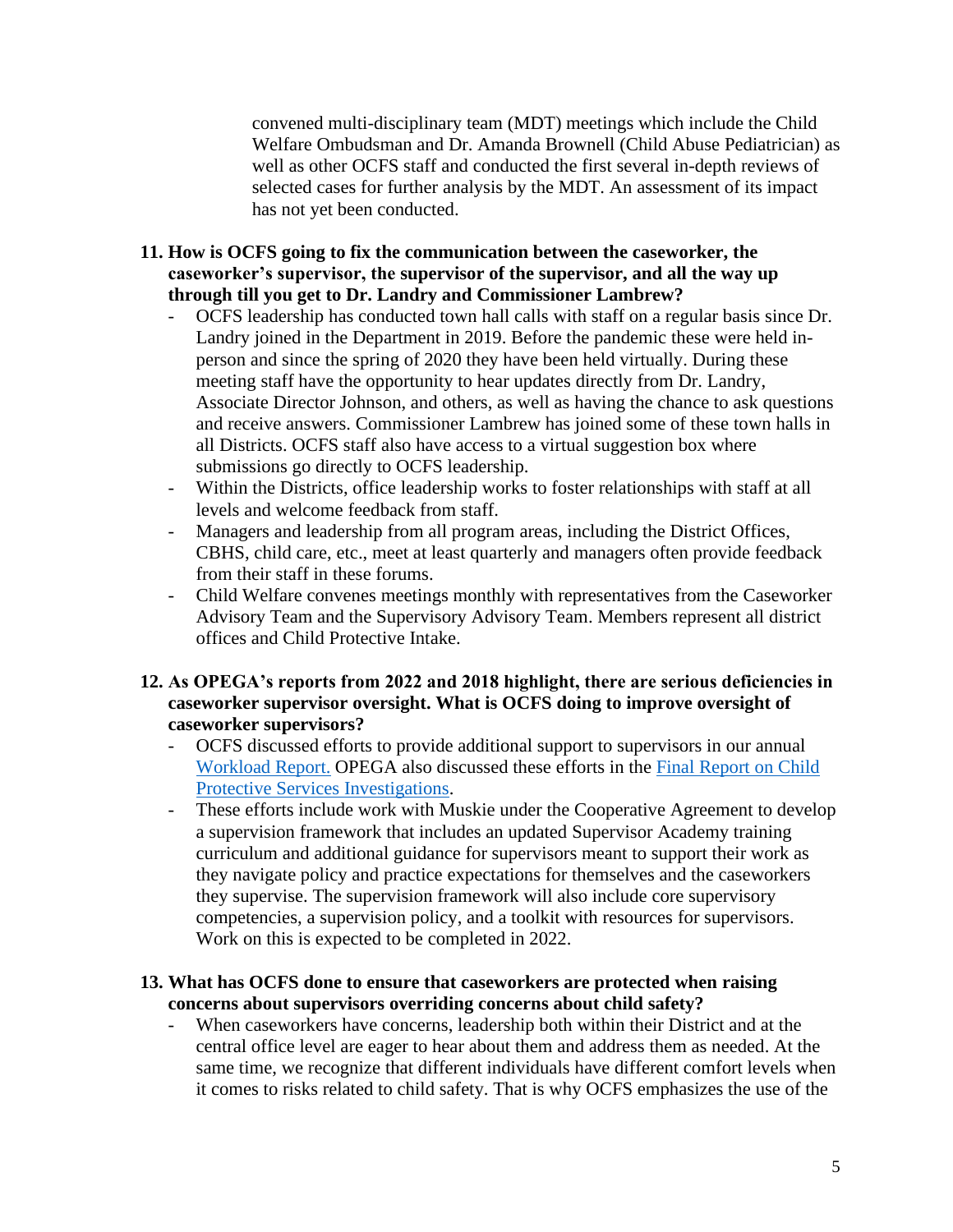SDM tools and adherence to policy to ensure that decisions are being made in a consistent manner.

- Many of the decisions made that have the greatest impact on child safety, including removal of a child and reunification, are not made unilaterally. The courts make the final decisions regarding both removal and reunification as outlined in the Common Misconceptions section of the OPEGA report on Child Protective Services Investigations.
- OCFS staff who do have concerns can bring those to leadership at the district or central office level for follow-up. OCFS does not retaliate against any staff who brings forth a concern and any staff who believes retaliation has occurred has the opportunity to address the issue through human resources and their union.

## **a. How is OCFS improving or developing further protections?**

o OCFS will continue its implementation of town hall calls and in-person meetings to facilitate open dialogue and sharing of information. OCFS is committed to continuing its practice of supporting and encouraging open dialogue with staff.

#### **14. How often does OCFS evaluate the screening questions used by caseworkers?**

Decisions related to the evaluation of the SDM Tools, and questions are made in collaboration with the tool developer, Evident Change. OCFS has a contract with Evident Change for ongoing support and technical assistance.

### **a. How often are changes made to those screening questions?**

- o The development of the SDM tools includes a rigorous inter-rater reliability testing and validation process prior to implementation of the tools. Quality Assurance staff and supervisors were trained by Evident Change to conduct reviews related to the fidelity of the tools on an ongoing basis.
- o In 2021, updates were made to the Child Protection Intake Screening Tool, which was the first tool implemented in 2017, based on feedback from staff in that program.

### **b. Does OCFS engage in outside evaluation of the questions?**

o Evaluation of these tools is done in collaboration with Evident Change and through quality assurance processes. The SDM Model is an evidence- and research-based system utilized by child protection agencies internationally.

### **15. How does OCFS engage with families, foster parents, and mandated reporters to get feedback on the CPS process?**

- Maine's Citizen Review Panels include individuals who represent each of these groups. These panel members provide invaluable feedback on the child welfare system. OCFS recently partnered with the Maine Child Welfare Advisory Panel to conduct a series of listening sessions with fathers who have been involved in the child welfare system.
- OCFS meets with an advisory group of foster, adoptive, and kinship resource parents, as well as collaborating with Adoptive and Foster Families of Maine (AFFM) which provides support to resource parents under a contract with the Department.
- In collaboration with AFFM, OCFS leadership convenes quarterly town hall calls with resource parents to share information, respond to questions, and elicit feedback.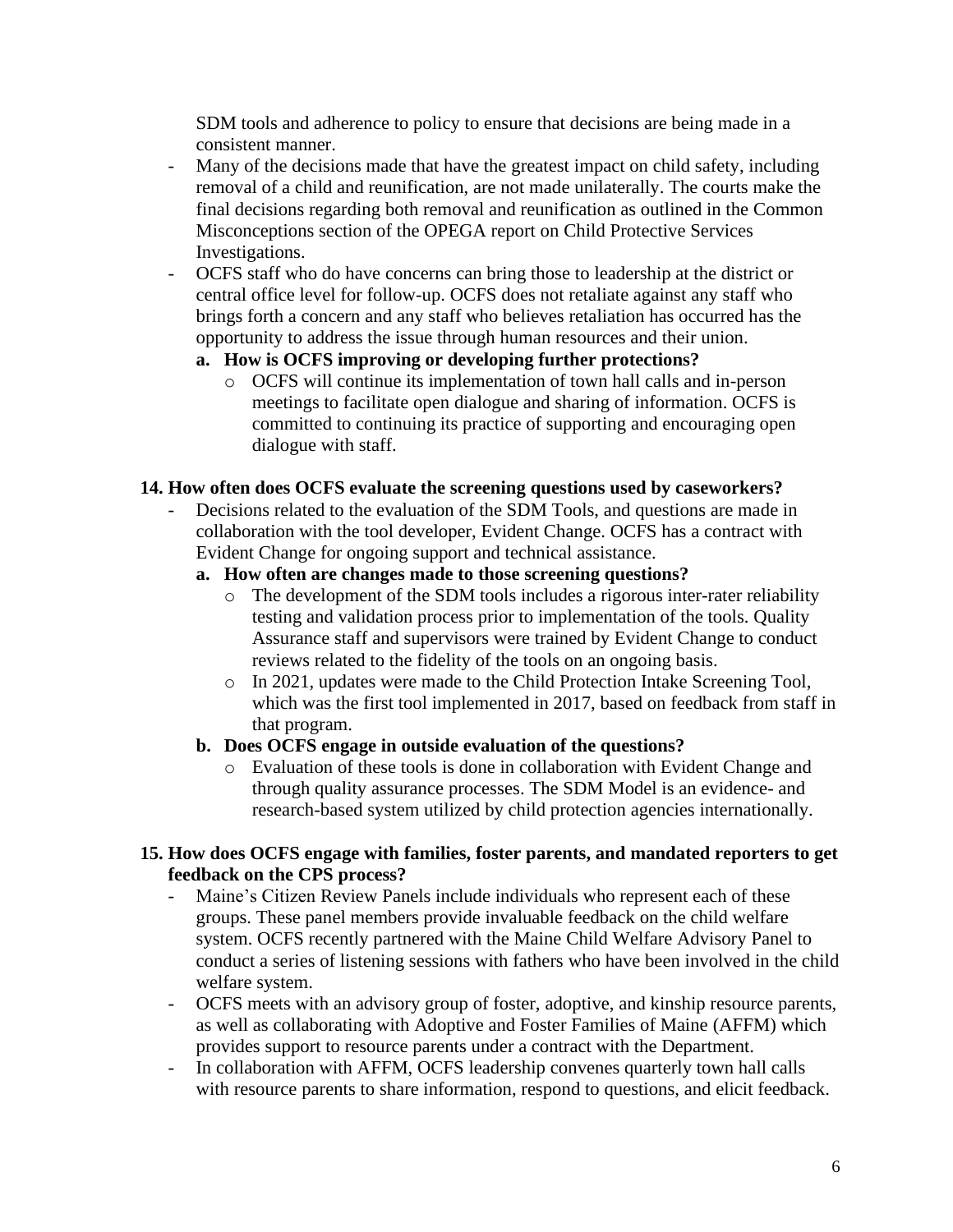- Multiple mandated reporters are a part of the Citizen Review Panels, including the Maine Child Welfare Advisory Panel and the Child Death and Serious Injury Review panel. These members provide invaluable feedback to OCFS about the perspective of medical providers, substance use treatment providers, mental health providers, law enforcement, etc.
- OCFS would also note that in the first five months of 2022 OCFS has fielded over 200 constituent inquiries from families, mandated reporters, providers, etc. Each inquiry is assigned to the appropriate staff person and followed-up on to completion. This allows OCFS to hear about issues from individuals and work collaboratively to respond to their question or concern.

## **a. What is OCFS doing to ensure that candid feedback is received without fear of retaliation?**

- o OCFS welcomes feedback from individuals and providers as we continue to work towards goals for system improvement.
- o When individuals come forward with concerns that involve child safety issues OCFS is statutorily required to intervene and ensure the safety of children.
- o OCFS welcomes feedback and it is important to remember that information presented publicly by individuals involved in the child welfare system reflect their personal experiences and opinions. In many instances there is additional information and background surrounding their experience or the case that OCFS is unable to present due to confidentiality laws and OCFS' responsibility to respect the privacy of those individuals involved.

## **b. How is OCFS working to improve these feedback processes?**

o OCFS has been receptive to feedback provided by members of the Citizen Review Panels. An example is the listening sessions with fathers that were proposed by MCWAP which Associate Director Johnson is participating in to hear directly from fathers.

## **16. How does OCFS gather feedback from caseworkers about issues with the CPS structure or with supervisors?**

- See response to question 13, above.
	- **a. What is OCFS doing to ensure that caseworkers can raise concerns about supervisors without fear of retaliation?**
		- o See response to question 13, above.
	- **b. How is OCFS working to improve systems for caseworkers to raise such issues?**
		- o See response to question 13, above.
- **17. When caseworkers go outside the office to report to the Ombudsman's Office, it seems that they frequently experience retaliation both internally and in the larger professional community. What is OCFS doing to end this culture of retribution and encourage transparency when cases are not being adequately followed up on?**
	- OCFS works closely with the Child Welfare Ombudsman, including regular meetings, leadership reviews of each case-specific report produced by the Ombudsman, etc. OCFS does not track whether a staff person has brought complaints to the Ombudsman or her office. In the past, there have been circumstances where the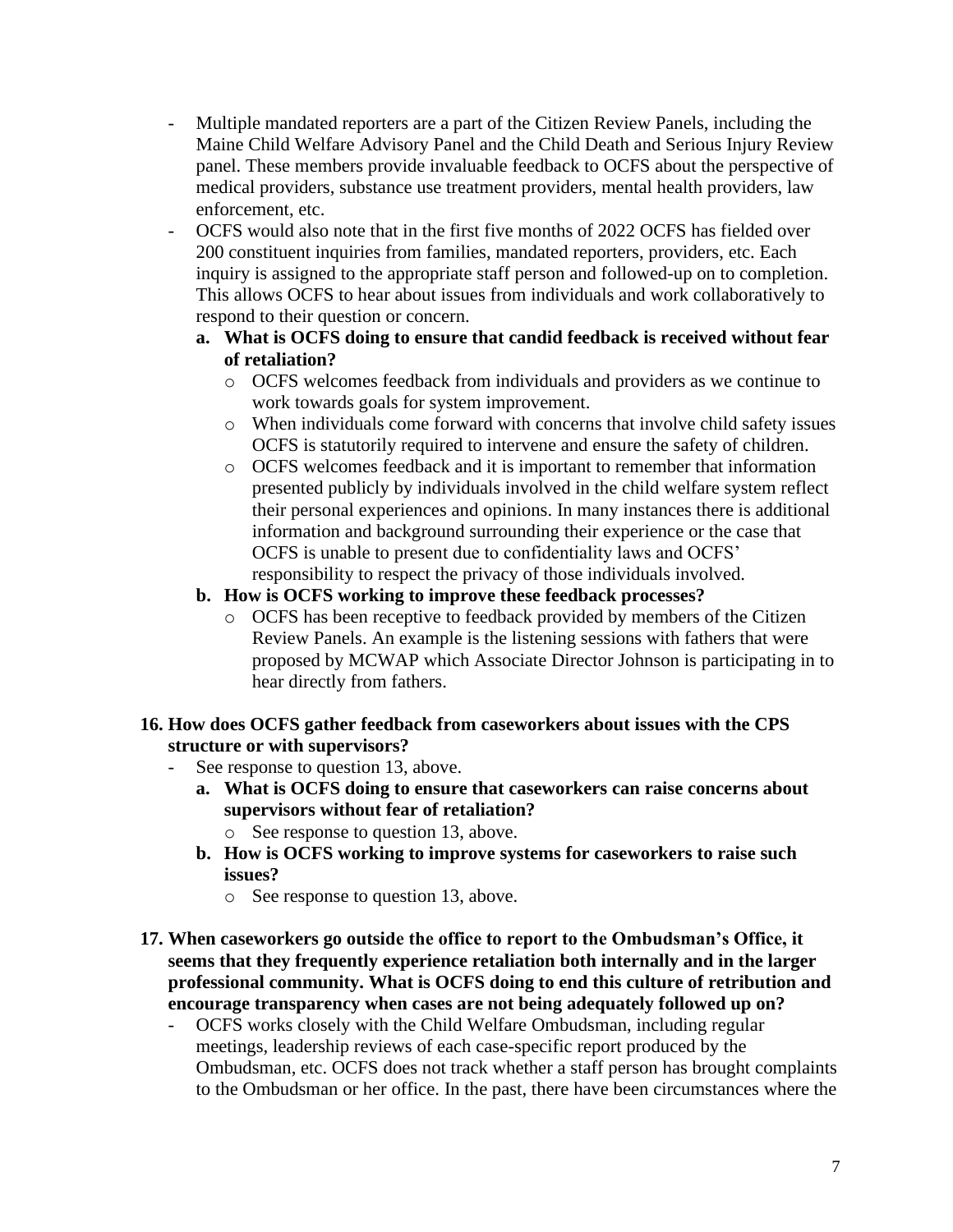Ombudsman has uncovered what is believed to be concerning activities or actions in an investigation or case (for example, documentation in the record that monthly visits with the resource parent occurred, but the resource parent has told the Ombudsman that they have not). In that type of situation, the Ombudsman brings those concerns to the Associate Director of Child Welfare Services for appropriate personnel follow-up.

- **a. Would OCFS benefit from having hybrid of an HR and a whistleblower position separate from the supervisory structure to manage internal reviews and concerns regarding oversight of potential evidence of child abuse or concerns about supervisor management and behavior?**
	- o OCFS has made an internal virtual suggestion box available to staff. Information submitted via the suggestion box goes automatically to OCFS leadership and is followed-up on as appropriate based on the concerns outlined in the submission.
	- o OCFS is required to follow the terms of union contracts and state HR statutes, policies, and procedures.
	- o Notably, while OPEGA conducted staff surveys for its report on Child Protective Services Investigations, the Final Report on this topic did not include any recommendations related to increasing whistleblower protection for OCFS staff.
- **b. What about a liaison to receive information from mandated reporters/foster parents/community members regarding concerns that CPS is not properly following up on evidence of mistreatment?**
	- o OCFS believes this already exists in multiple formats. Individuals who have concerns can contact OCFS via constituent affairs (in the first 5 months of 2022 OCFS received and responded to over 200 constituent inquiries). Community members, including staff from organizations who support foster parents and representatives of multiple professions who serve as mandated reporters are members of the Citizen Review Panels and provide feedback to OCFS. OCFS also meets regularly with representatives from the Maine Child Welfare Action Network. In addition, OCFS oversees children's behavioral health services and child care licensing and subsidy and can receive feedback from providers through that work that is then relayed to child welfare leadership.

### **18. What is OCFS doing to address the changes recommended by the Ombudsman's Office and state oversight panels?**

- OCFS responded to the Ombudsman's annual report and how the Department is addressing their concerns [in a memo provided to the Committee.](https://www.maine.gov/dhhs/sites/maine.gov.dhhs/files/inline-files/OCFS%20Response%20to%20Ombudsman%202021%20Annual%20Report.pdf) For example, OCFS has implemented the Safety Science model in child welfare, which was a recommendation made by the Ombudsman in her annual report.
- The [2021 Child Welfare Annual Report](https://www.maine.gov/dhhs/sites/maine.gov.dhhs/files/inline-files/2021%20Child%20Welfare%20Annual%20Report.pdf) also includes information about how the Department is addressing concerns identified by the Ombudsman, Department staff, and other stakeholders.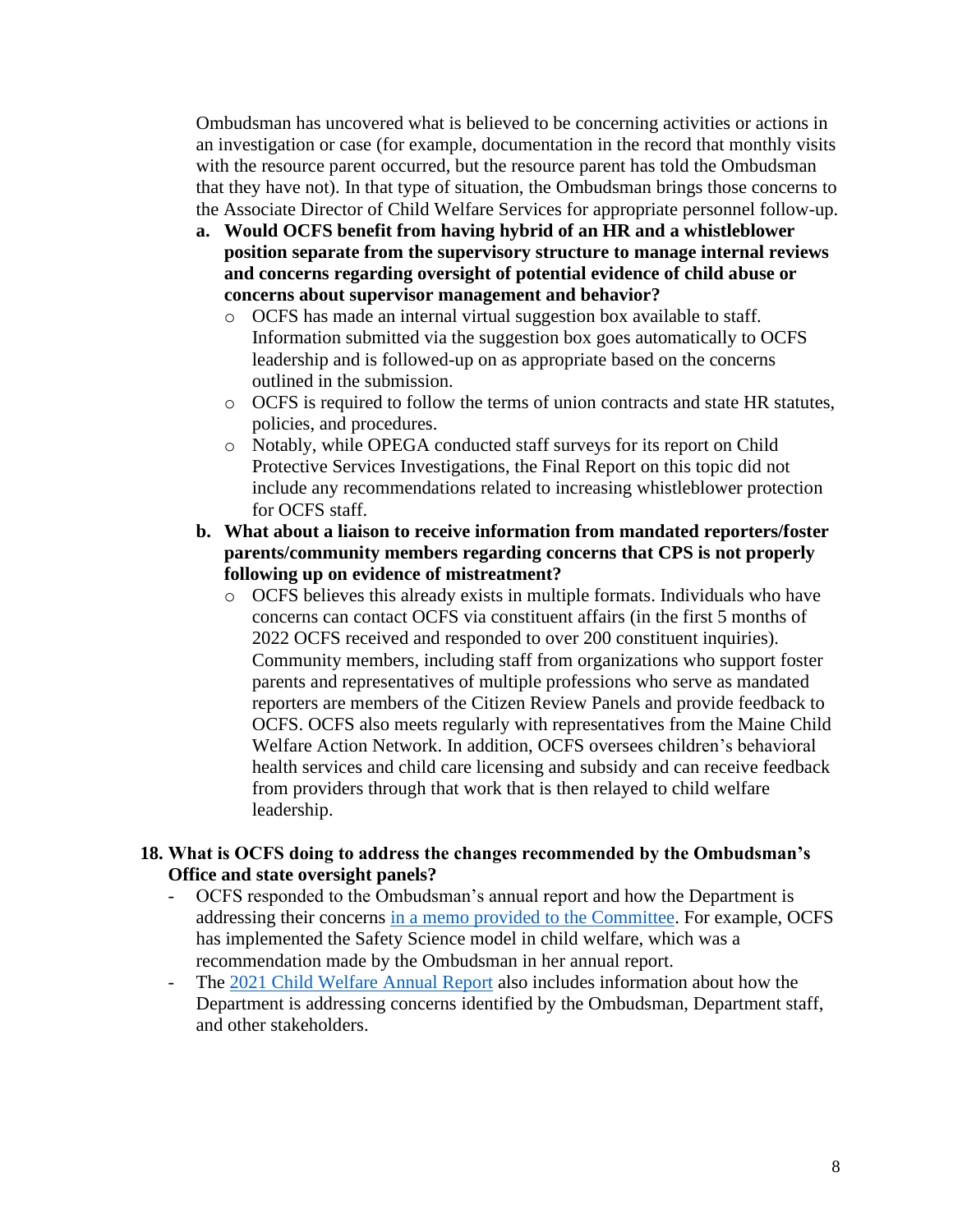- **19. What is OCFS doing to build on its existing Quality Assurance system to identify practice concerns in a timely manner and create opportunities for feedback, mentoring, and training?**
	- OCFS has implemented additional Quality Improvement activities as part of an extension of the Program Improvement Plan that was granted to states due to the COVID pandemic. This includes a review of a random sample of case through the Child and Family Services Review process or conducted by the Child Welfare Program Specialists. The reviews are focused on the completion of key child welfare practices, such as family team meetings, the development of Rehabilitation and Reunification Plans, and monthly caseworker contacts with children and parents/caregivers. Feedback is provided to the caseworker, supervisor and leadership and a plan for any follow-up activities is developed and tracked to completion.
	- OCFS has also implemented the Maine Safety Science Model. The OCFS Safety Science Team is comprised of 2.5 Safety Analysts and their supervisor. The Safety Science Analysts complete a technical review of all reports received by OCFS that have allegations of abuse or neglect and include a report of a child fatality, serious injury and near fatality and ingestion. Reports in which there is a child fatality or near fatality and there is child welfare history within the most recent three years are presented to the Maine Safety Science Multidisciplinary Team (MDT), which includes the Child Welfare Ombudsman and Dr. Amanda Brownell (Child Abuse Pediatrician) as well as OCFS staff. The MDT then selects cases meeting that criteria to undergo a full systems review. Based on technical review and MDT discussion, the Safety Science Analysts develop learning points, conduct human factors debriefings with people who were involved in decision making, and then facilitate a system mapping with stakeholders, including the Child Welfare Ombudsman.

## **20. What data can OCFS provide on the tool conclusions that are overridden by supervisors (from assessment to closing)?**

- In calendar year 2021, OCFS Intake staff completed 29,443 screenings with the tool. Of these, 1,114 (3.6%) had an override. Of the overridden decisions, 208 were to override an initial decision to screen-in the report, causing those reports to be screened out. 906 of the overrides were to override the initial decision from a screened-out report, and instead assign the report for investigation. OCFS falls within the range for overrides expected by Evident Change, the developers of the model, who recognize that a tool cannot account for all circumstances.
- Recent questions about the SDM tools have prompted OCFS to work with Evident Change to implement the data extracts necessary to track overrides on other SDM tools.

### **21. How was the 35 day limit for investigations determined and why does the "clock" not start over when there is new information to investigate?**

- The 35-day time frame for investigations and the procedures surrounding it are outlined in OCFS' Child Protection Investigation Policy
- As described in OCFS' [Child Welfare Annual Report](https://www.maine.gov/dhhs/sites/maine.gov.dhhs/files/inline-files/2021%20Child%20Welfare%20Annual%20Report.pdf) and [OCFS' response to](https://legislature.maine.gov/doc/8493)  [OPEGA's Final Report on Child Protective Investigations,](https://legislature.maine.gov/doc/8493) OCFS has convened a workgroup of staff, university and national partners to research national best practices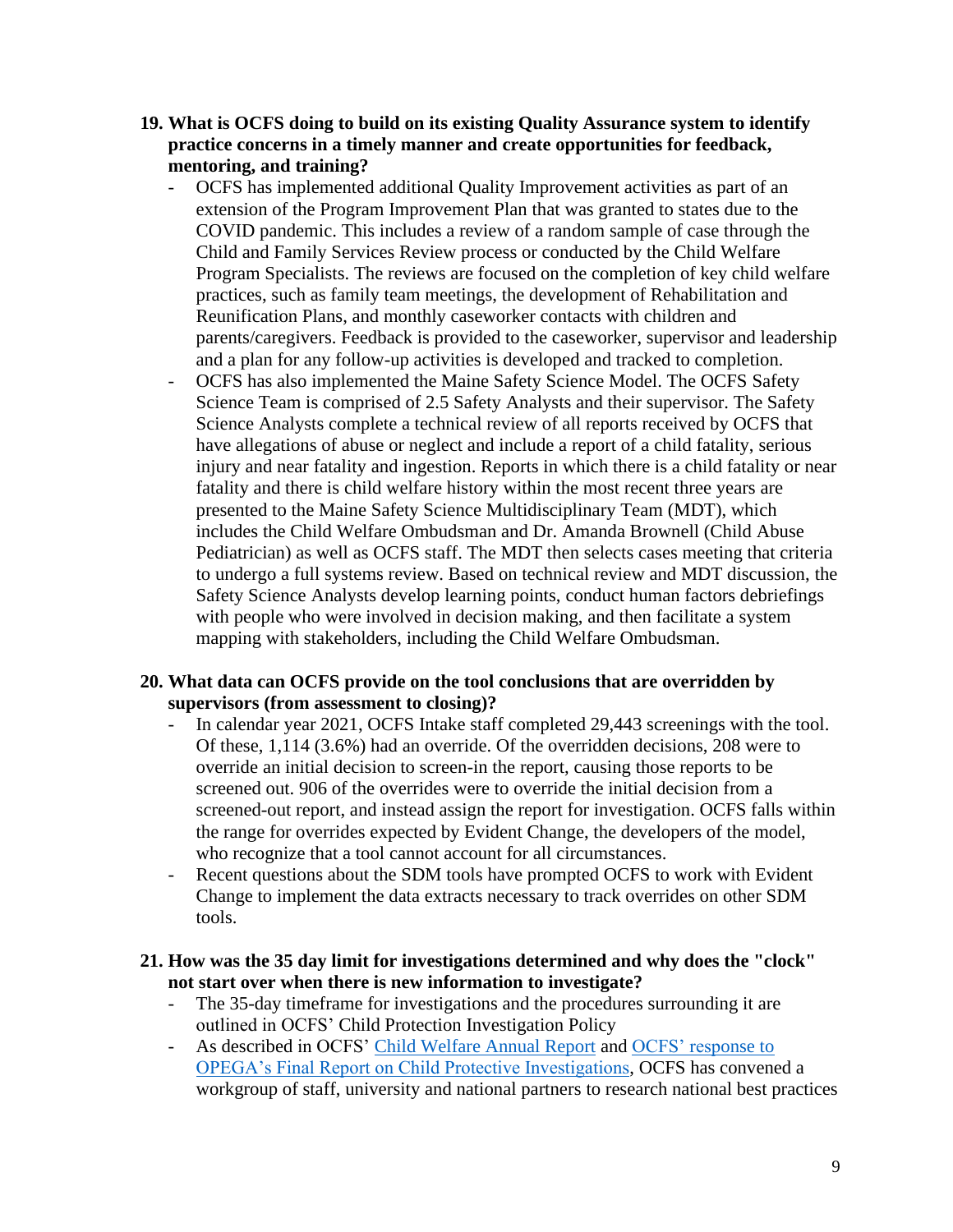related to investigation timeframes and analyze the activities required during an investigation. The workgroup is formulating recommendations for consideration.

# **Recurrent Issues**

- **22. What tangible steps can be taken, by the Legislature, the Government Oversight Committee or OCFS, to address to issues with high caseloads, inadequate training and high turnover rates?**
	- OCFS is exploring additional recruitment and retention strategies to address issues related to turnover, which result in higher caseloads for staff.
	- In addition, OCFS, in partnership with USM, has revised the training curriculum for new caseworkers and expanded training opportunities for experienced staff. A primer on the [Foundations Training curriculum](https://legislature.maine.gov/doc/8547) was provided to the Committee last month.
	- The Department appreciates the Legislature's support for additional staff lines to adequately resource the child welfare program.

# **High Caseloads**

## **23. How are caseloads assigned?**

- Supervisors are responsible for assigning workload within their units. These decisions are often based on factors such as caseloads, geography, and other case demographic information, as well as the experience of the caseworker.

## **24. What workload metrics can be provided to the GOC each month to track workloads?**

- The [2021 Child Welfare Caseload and Workload Report](https://www.maine.gov/dhhs/sites/maine.gov.dhhs/files/inline-files/2021%20OCFS%20Workload%20Report.pdf) is updated annually. The Department provides periodic reports as requested, although supports the current statutory interval of an annual report given the fluctuations within a year. The report's workload analytic tool was developed with the assistance of the Public Consulting Group and includes an array of metrics that experts consider the most useful for policy and oversight.
- **25. What consideration is given to the content of cases when distributing them among caseworkers?**
	- See response to question 23, above.

## **26. What can OCFS do to improve hiring practices and recruitment? What can OCFS do to increase its reach in recruitment initiatives?**

- OCFS detailed new and existing recruitment strategies to the Government Oversight Committee in response to questions with a [memo on April 13, 2022.](https://legislature.maine.gov/doc/8546)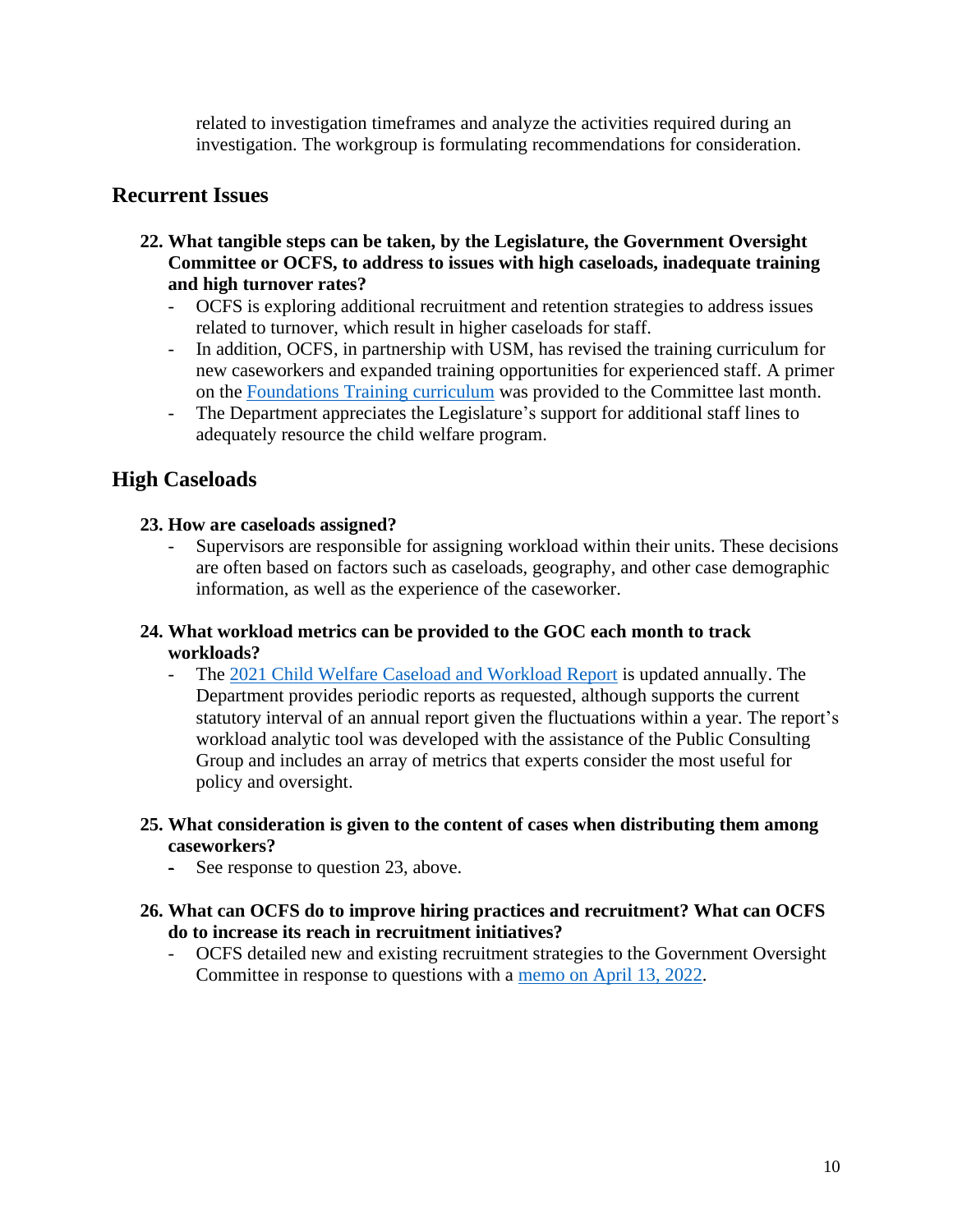# **Inadequate Training**

### **27. Where is OCFS in the implementation of its new training program for caseworkers?**

- OCFS provided the Committee with a [detailed summary of the redesigned curriculum](https://legislature.maine.gov/doc/8547) in April. The second cohort to be trained under this redesigned program is now underway. As discussed with the Committee, feedback from new hires, training staff, and others continues to be incorporated into the program.

### **28. Does training include methods for managing high caseloads?**

- The [Foundations Training](https://legislature.maine.gov/doc/8547) includes strategies for managing child welfare workload, this includes tips from a panel of experience caseworkers and information on self-care and how to access clinical support services.
- **29. How does OCFS solicit feedback from caseworkers on the training provided? When is feedback solicited?**
	- As discussed with the Committee in April, OCFS solicits feedback from caseworkers during and after the training and is working to incorporate that feedback where appropriate to continually improve the program. In addition to evaluating the full Foundations training curriculum, participants are also asked to rate individual training presentations.
- **30. How does OCFS assess caseworker performance, workplace comfort and support systems at 3 months, 6 months, 12 months after training?**
	- The evaluation of caseworker performance is an ongoing process achieved through supervision, observations of fieldwork, 3-month and 12-month performance evaluations, and quality assurance reviews. In addition, leadership and clinical support services offer opportunities through new worker support groups and officewide trainings and convenings for additional mentoring and support related to the impact of the work of child welfare.

## **31. Has OCFS considered partnering with education systems in the state to create educational programs for students considering a career in CPS to provide training during college?**

- Yes, OCFS has implemented a Field Instruction Program as outlined in the Child [Welfare 2021 Annual Report](https://www.maine.gov/dhhs/sites/maine.gov.dhhs/files/inline-files/2021%20Child%20Welfare%20Annual%20Report.pdf).

#### **32. Does OCFS feel that the fieldwork component of the training is sufficient?**

- Yes, in collaboration with USM, OCFS has developed a Field Guide for new caseworkers, casework mentors and supervisors to guide the field instruction process.
	- **a. Has another model ever been considered that would partner new caseworkers with supervisors in the way that other professions have apprenticeships before new members of the profession practice independently?**
		- o See response to question 31, above.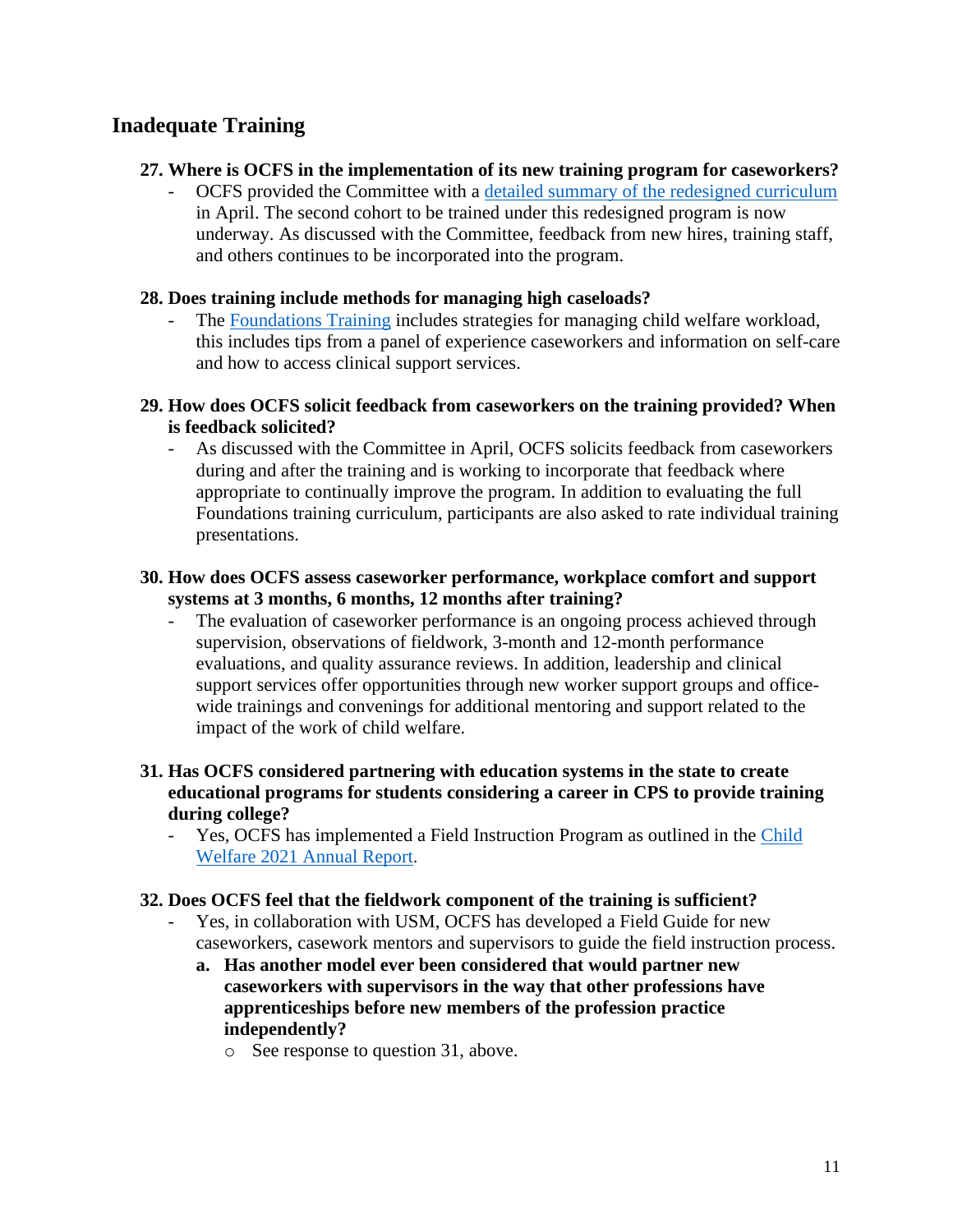# **High Turnover Rates**

### **33. Does OCFS conduct exit interviews with caseworkers when they leave their positions?**

- Exit interviews are offered to everyone who leaves (provided the OCFS Recruitment and Retention Specialist is aware of the departure). Departing staff are offered the option of an exit interview or exit survey, some pick one or the other and some choose to do both. The same questions are asked of each person and feedback gathered is provided to child welfare leadership including Director Landry, Associate Director Johnson, and the leadership for the district the individual worked in.
	- **a. What are the most frequent reasons for such exits?**
		- o Afterhours/weekend coverage expectations and overtime requirements
		- o Workload/work expectations and timeframes
- **34. How is feedback from caseworkers who leave their positions incorporated into CPS practices to ensure that conditions improve for future employees to increase retention rates?**
	- Information learned from exit interviews is reviewed by district and central office leadership and informs policy, practice and staff recruitment and retention initiatives.

### **35. What is the current turnover rate?**

- OCFS provided vacancy and turnover data to the Government Oversight Committee in response to questions with a [memo on April 13, 2022.](https://legislature.maine.gov/doc/8546)
- **36. Staffing has been an issue since 2017. Regardless of administration shifts, the agency remains highly susceptible to lack of workforce. Are there any ongoing long-term initiatives to address this?**
	- As conveyed in the April 13, 2022 meeting, staffing has not always been the acute challenge it is today. The vacancy rate was 2.7 percent in February 2021, for example. There were 51 more caseworkers in February 2022 than February 2018, or 16 percent more, even with a relatively high vacancy rate this year – which is common across service sectors given the pandemic.
	- OCFS detailed new and existing recruitment strategies to the Government Oversight Committee in response to questions with a [memo on April 13, 2022.](https://legislature.maine.gov/doc/8546)

## **Hiring**

#### **37. How many open positions are there currently?**

- OCFS provided vacancy and turnover data to the Government Oversight Committee in response to questions with a [memo on April 13, 2022.](https://legislature.maine.gov/doc/8546)
- **38. What considerations are being given to new approaches to finding employees? For instance, should standards be changed to ease onboarding?**
	- OCFS detailed new and existing recruitment strategies to the Government Oversight Committee in response to questions with a [memo on April 13, 2022.](https://legislature.maine.gov/doc/8546)